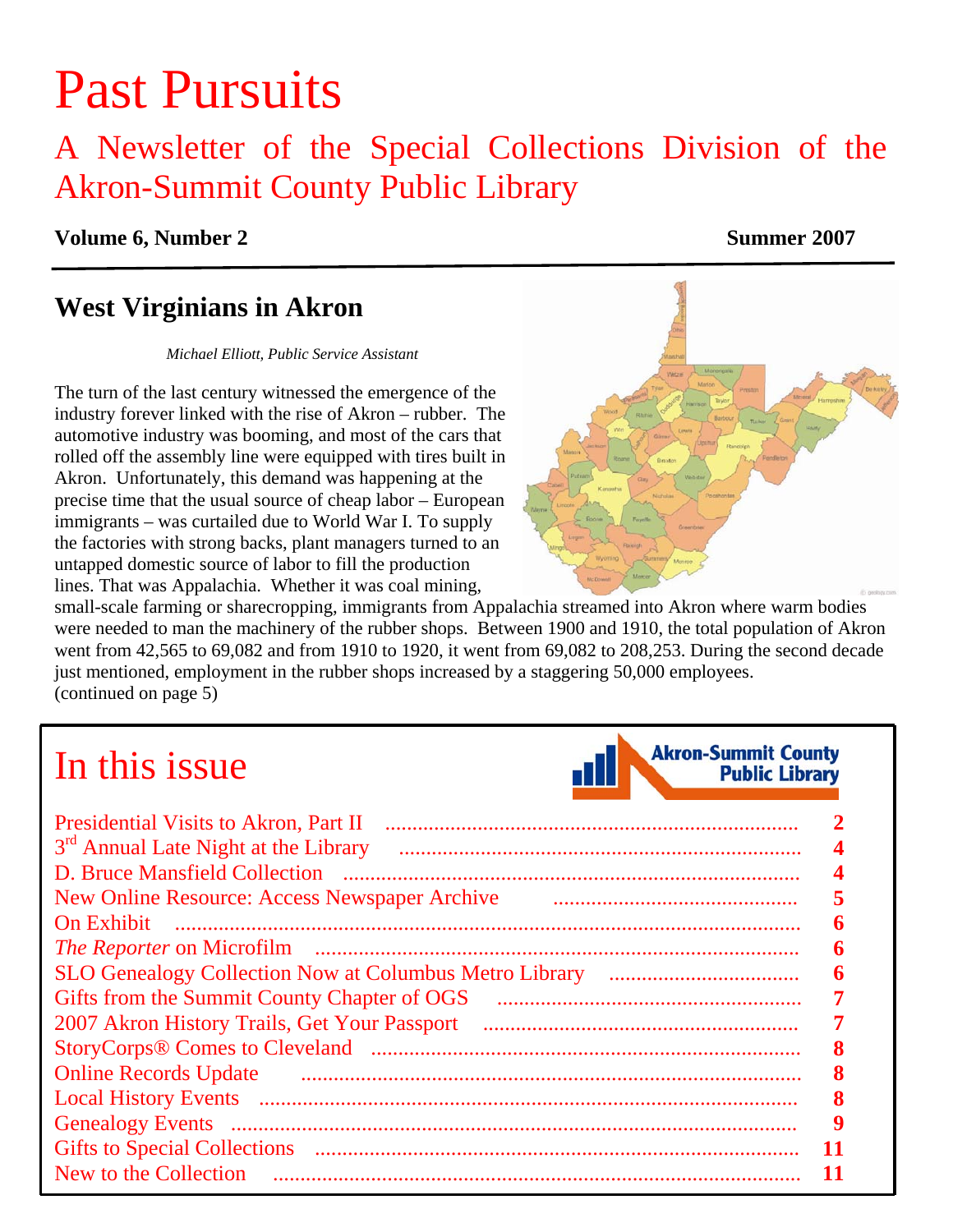# <span id="page-1-0"></span>**Presidential Visits to Akron, Part II**

#### *By Michael Elliott, Public Service Assistant*

In our last issue, we explored the visits of several U.S. Presidents to the Akron area. The next 100 years would see many more campaign visits from Presidents and candidates.

Woodrow Wilson appears to be the only President of the  $20<sup>th</sup>$  century not to have visited Akron. It is very probable he would have campaigned in the area but three weeks before the election of 1912, a deranged man critically wounded Bull Moose party candidate Teddy Roosevelt in Milwaukee, causing a worried Wilson to cancel all further appearances. Wilson's frail constitution and very short and private post-Presidential life prevented much traveling. During the 1916 campaign, Wilson's stand-in William Jennings Bryan made a stop here, stumping for him. The perennial runner-up Bryan was no stranger to the Akron area, having repeatedly visited the area during his own campaigns for President. On one visit, he spoke from a hastily constructed grandstand erected in front of the Buchtel Hotel at the southeast corner of Main and Mill. In terms of sheer numbers this event was rivaled only by Roosevelt's visit in 1912.

Warren G. Harding – then U.S. Senator from Ohio - - was here on April 19, 1920 speaking at the armory against American involvement in the League of Nations. Earlier in the day, he had toured the recently completed Goodyear Hall across from company headquarters on Market St. and briefly spoke there at a dedication service in front of a capacity crowd. After his sudden death in office three years later, the funeral cortege passed through Akron on its way from Washington to the tomb in Marion, Ohio. Thousands of Summit County residents lined the tracks in respect and curiosity as the funeral train proceeding slowly through the Akron area.

Calvin Coolidge made his first public appearance as President in Akron. On his way to the Harding

funeral in Marion, Ohio, his special car switched locomotives at the East Exchange St. crossing. In Akron for a scant ten minutes, the President and his wife appeared on the platform of his car for just a minute or two – time enough for the photographer present to record the moment. Four years later, although not physically present, he was given the singular honor of starting the printing presses in the new Beacon Journal building on October 10, 1927. He did this by remote control, pressing an electronic "start-up" button from the White House.

Herbert Hoover made a short "whistle-stop" campaign speech of a few minutes' duration at Union Depot on October 15, 1932. More than 10,000 people jammed the area surrounding Akron's train station under the Market St. bridge to hear Hoover give a brief account as to why he should be reelected. Included in the multitude was young Herbert Hoover McClain, who had been born just after Hoover's election to the Presidency. Invited up onto the platform of the President's private car, McClain was presented to the President. Prompted to greet the President and shake his hand, the tightlipped and very nervous young man instead slightly dampened the President's pant leg.

Franklin D. Roosevelt passed through the area in August and October of 1936 while his locomotive took on water at the N. Arlington St. ("Old Forge") crossing. However, no one got so much as even a glimpse of the President, as security was at a fever pitch with extra railroad detectives and the Akron police keeping the general public well away. FDR returned to Akron late in the evening of October 11, 1940 when he spoke to thousands of supporters at the Union Depot. The ramps and slopes surrounding the depot and the Market St. and Perkins St. bridges were packed sardine-like with people who listened to his few remarks encouraging them to redouble their production efforts in Akron's factories as a means of self-defense. The President also attempted to reassure his listeners regarding the world's ongoing conflicts by offering he was "confident that in the future we shall be able to avoid being brought into war through attack by somebody else on the Americas." At the close of his abbreviated and impromptu remarks, the train slowly pulled away

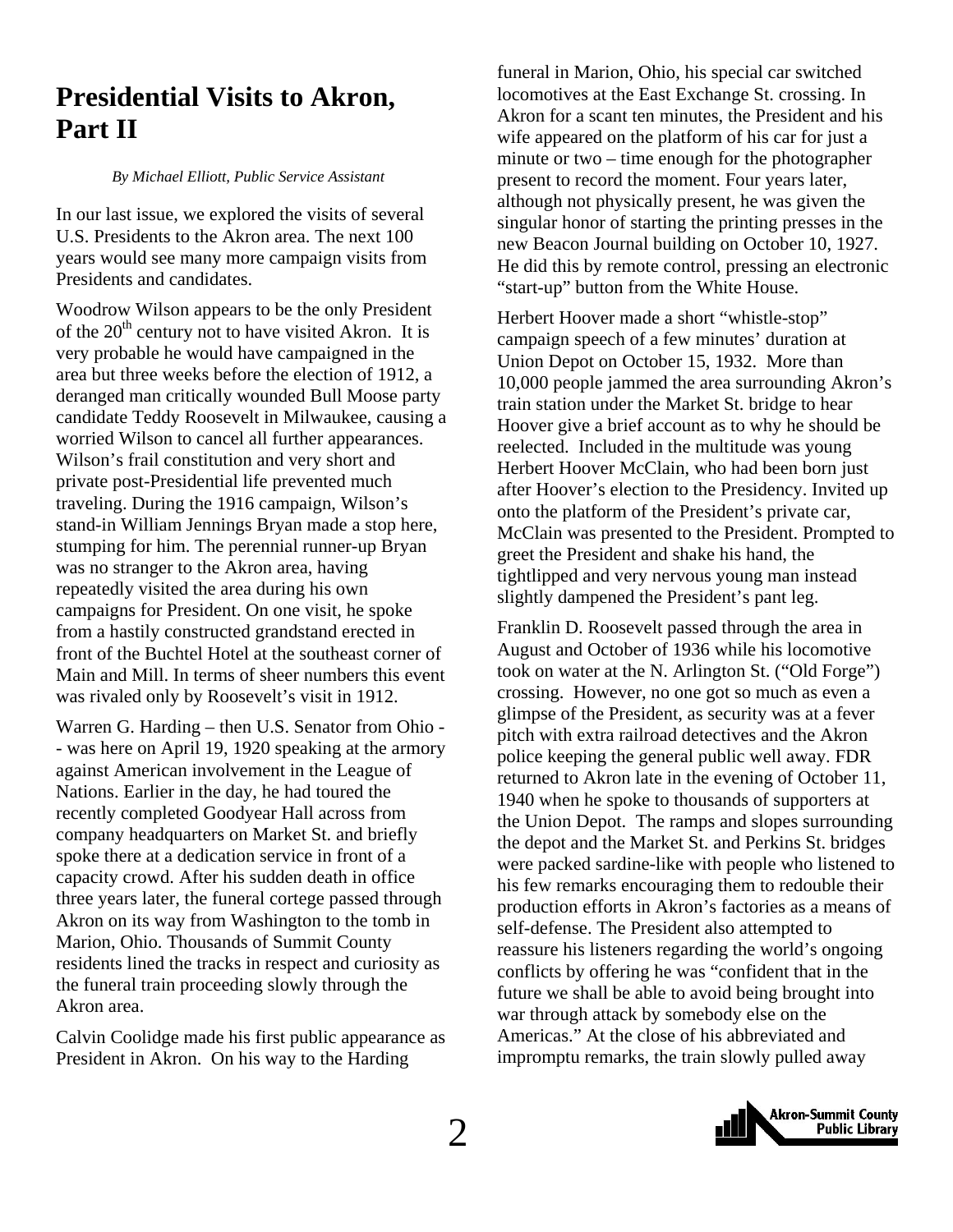from the station, the President gripping the handrail of his railcar while small boys scampered along the rails after the rapidly accelerating train.

In a much publicized visit on October 11, 1948 (coincidentally the same day the Cleveland Indians claimed their last World Series title), Harry Truman arrived at Union Depot at about 7:30 p.m. He was conducted through Akron in an open automobile to the Akron Armory. Despite Akron being his  $11<sup>th</sup>$ stop of the day, Truman smiled and waved to all of the well-wishers lining Akron's streets that early October evening, including my father, who was one of the many in the admiring crowd along Main St. At 9:00 pm. Truman appeared at the Akron Armory (now the site of the Ocasek office building) where he gave a speech to a wildly enthusiastic crowd and radio audience.

Dwight Eisenhower was welcomed at Harbel Manor, the home of Harvey Firestone, in the summer of 1919. At that time, he was part of the army's "transcontinental motor train" experiment, proving that cross-country motorized mass transit was feasible. A strong proponent of motorized transport, Ike's opinion was further reinforced by seeing the autobahn in Germany during the war. He passed through Akron again on June 8, 1964, while on the way to the Governors Conference in Cleveland. He and wife Mamie detrained at Akron's new Union Station, and after briefly greeting the crowd, were taken by limousine to Cleveland.

John F. Kennedy visited Akron on April 4, 1959, when he gave the principal address to the Jefferson-Jackson club in the ballroom of the Mayflower Hotel. At the time, he was simply the junior Senator from Massachusetts and remained noncommittal regarding questions about his candidacy for President. But those present for the banquet and reception given in his honor were charmed by his "easy manner and friendly smile" and were convinced he would run for President.

Lyndon Johnson was here on October 21, 1964, arriving at Akron-Canton airport and caravanning to Akron for a scheduled speech at the University of Akron. En route to the University, Johnson hopped

out of his open limousine several times in downtown Akron, walking along the sidewalk and shaking the hands of surprised lunchtime office workers and shoppers. Slowly making his way to Memorial Hall on the University of Akron campus, LBJ gave a speech that proclaimed "We are not about to send American boys 9 or 10,000 miles away from home to do what Asian boys ought to be doing for themselves." Finishing his speech at Memorial Hall, Johnson afterwards made an impromptu visit to publisher John S. Knight at the Beacon Journal.

Richard Nixon once spent a few days in Akron, taking a brief vacation here. Vice-President Nixon was here for the opening of the Soap Box Derby on August 15, 1959. While here, he was the guest of *Akron Beacon Journal* publisher John S. Knight, spending a total of four days relaxing and playing golf at the Portage Country Club. (The report of his round published in the paper reported that he shot an 89, highest among his foursome) As President, he was back in Akron on the evening of July 30, 1971, after touring the Pro Football Hall of fame in Canton. Nixon stayed overnight in a special suite on the fifth floor of the Akron Holiday Inn, which had to be hurriedly redesigned to accommodate the Presidential retinue. Later designated as Gallucci Hall on the campus of the University of Akron, this building has, until very recently, functioned as a student dormitory. Strong rumors persist that Nixon would make frequent trips to Akron – even while President –to play a round of golf with his good friend John S. Knight of the Beacon Journal who forbade any coverage of these clandestine visits.



Then Vice President, Richard M. Nixon, joined Chevrolet's Edward N. Cole in the winner's circle to congratulate Barney Townsend of Anderson, Indiana, victor in the 1959 classic.

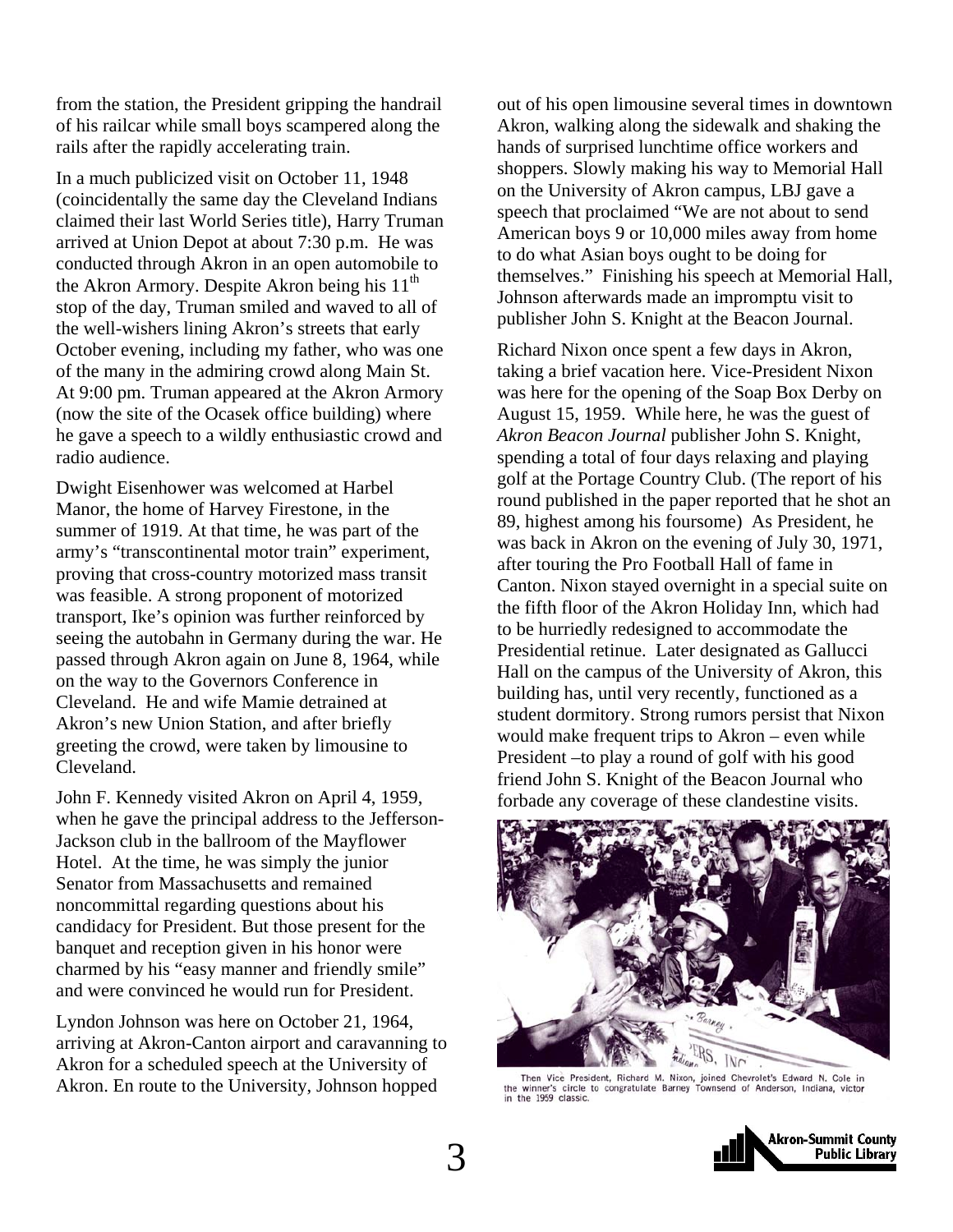<span id="page-3-0"></span>Gerald Ford was here on October 14, 1965, when he spoke to the Kiwanis Club at the Mayflower-Sheraton Hotel. He was here again as a former President on October 6, 1986 and again on April 28, 2003, both times being the featured speaker at E. J. Thomas Hall at the University of Akron.

As a candidate for the nomination, Jimmy Carter made a campaign stop at the Goodrich Union Hall on Wolf Ledges Parkway on May 28, 1976.

Ronald Reagan arrived in August of 1951 to take part in the opening festivities at the Soap Box Derby. Along with ventriloquist Paul Winchell and cowboy character actor Andy Devine, Reagan took part in the celebrity "Oil Can Race." A muchanticipated annual event, the race that year saw Reagan finish a close second to Winchell and his sidekick/co-pilot Jerry Mahoney. Forty one years later, in 1992, Reagan returned to give a speech to an invitation-only gathering at the Portage Country Club on Merriman Rd.



1951 Celebrities at the All American Soap Box Derby: Andy Devine, Paul Winchell, and Ronald Reagan.

The most recent Presidents have also made local appearances. George Bush Sr. came here September 27, 1990 to stump for gubernatorial candidate George Voinovich. Bill Clinton came for the opening of the National Inventors Hall of Fame in 1994 and for the Coming Together Project in 1997. George W. Bush arrived by train at Quaker Square station in 2000 for a campaign rally. Standing on a specially constructed platform on the tender of the antique locomotive display, Bush and running mate

Cheney spoke to several hundred people before resuming their journey.

As we near the 2008 campaign season, we can look forward to visits from many more candidates seeking audiences and votes.

# **3rd Annual Late Night at the Library**

Join the Special Collections Division and the Summit County Chapter of the Ohio Genealogical Society on Friday, September 28, 2007, for the Third Annual Late Night at the Library. The library will close at its normal time of 6 pm and re-open for genealogists only from 6:30-10:30 pm. Parking is free after 6 pm in the High & Market Street deck. Refreshments will be provided, and all printing and copying charges will be waived.

Registration is not required, and all levels of genealogy expertise are welcome. For more information, please call Special Collections at 330.643.9030.

# **D. Bruce Mansfield Collection**

Special Collections is honored to be chosen as the repository for papers pertaining to the personal and professional life of the late D. Bruce Mansfield. A former president of Ohio Edison, Mr. Mansfield was actively engaged in the community, serving for several years on the board of the Senior Workers' Action Program, now known as Mature Services. A recovering alcoholic, Mr. Mansfield encouraged the social service organization to provide services to senior citizens with alcohol problems. The D. Bruce Mansfield Center at Mature Services was established for this purpose, and continues to serve clients today. A collection of Mr. Mansfield's papers, maintained for many years at the Center, will now make its home in the Special Collections Division. We are grateful to Mature Services for donating this collection of materials to the Akron-Summit County Public Library.

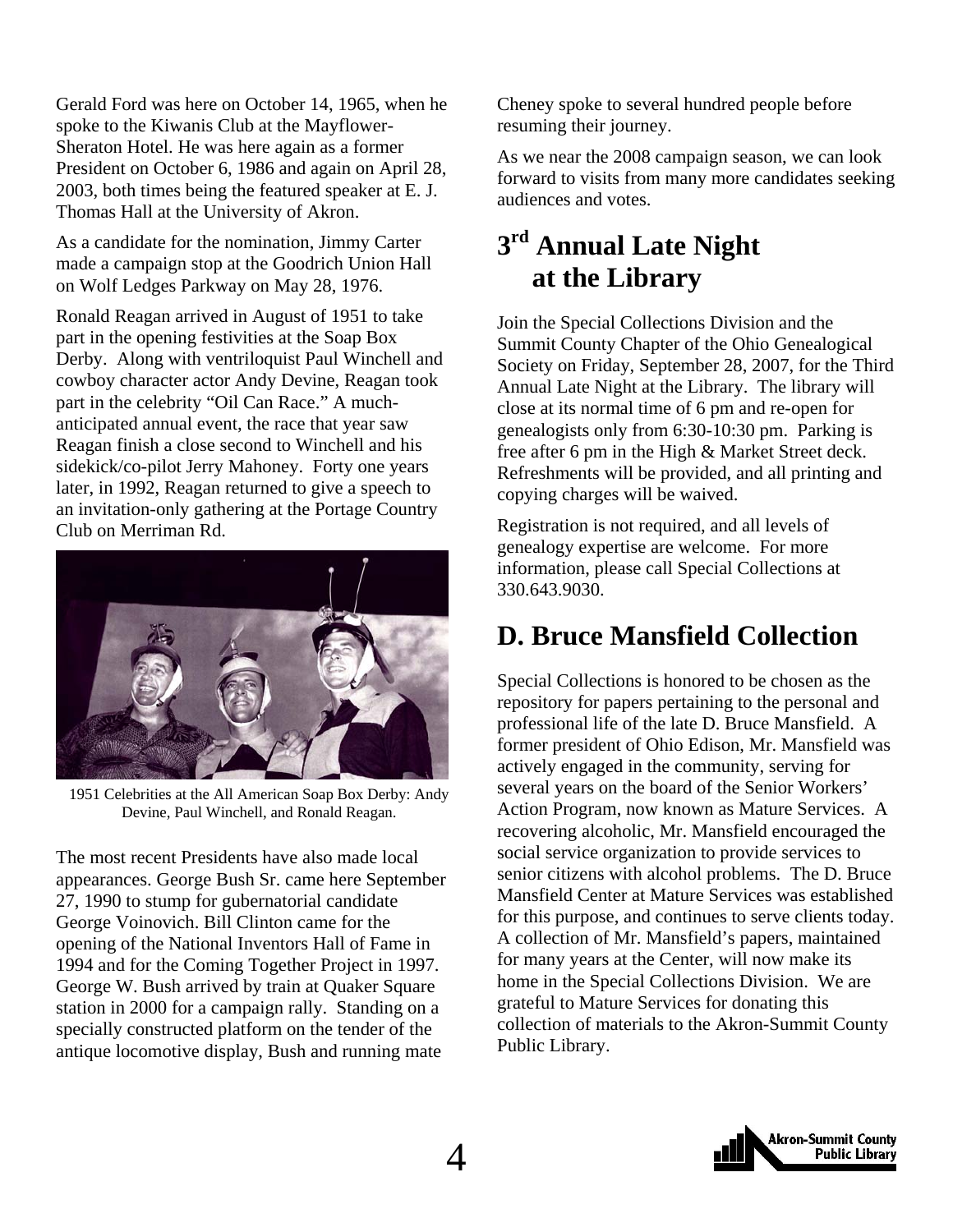# <span id="page-4-0"></span>**West Virginians (continued)**

Rubber Company records show that a large proportion of these new Akron residents were from the state of West Virginia. This is not surprising considering the rubber companies recruited laborers by placing want ads in the local West Virginia newspapers. Word of mouth also contributed heavily to the increased immigration from south and east of the Ohio river. So many West Virginians made the trip to Akron that it was only halfway in jest it was said the "three R's" were taught in West Virginia schools – that is Readin', Rightin' and Route 21 - the primary highway to Akron from the south in those years.

After obtaining employment here, the newly transplanted found a place to live as best they could. Before the economic downturn in 1921, it was not unusual for a single male laborer to work a full shift at one plant then race to another plant to earn an additional paycheck. With housing at a premium, it was also common for these men to "hotbunk" with other laborers in the same situation but on another shift. This was usually in the southern or eastern parts of town, as those who could afford the expense, purchased property on Akron's west side – away from the prevailing westerly winds. Once experienced, the acrid smell of burning rubber was something to be avoided if possible.

For recreation there was even a club – known as the West Virginia Society. Founded in 1916, a grand picnic was held every August usually at Akron's Summit Beach Park and the featured speaker was frequently a politician from West Virginia. Crowds numbering upwards of 20 to 30 thousand people were not unusual. At these yearly gatherings, contests were held, including the standard beauty queen, Miss West Virginia, but also the "homeliest person" and best "husband caller" a talent requiring considerable lung capacity. Although the society holidays ceased earlier, the society itself lasted well into the 1990s.

The Great Depression dealt a severe blow to the rubber industry, and many rubber workers decided to return to their homes in West Virginia. When

businesses started hiring again, during the World War II years, many returned to make aircraft parts, tires, and other defense industry goods. Still more downturns in the fortunes of our local industries saw employees retiring and many deciding to stay here, seeing Akron as home.

Special Collections houses many different materials to help you with your West Virginia heritage research. We have Akron City Directories for most years between 1871 and 2005. These directories functioned as the telephone books of a community before there were telephone books and can help fill in the blanks between census years. Vital records such as marriage records and death records are held at the county level, and we have a growing collection of these books from a variety of West Virginia counties.

Additionally, the West Virginia Division of Culture and History has created an on-line Genealogy Corner at<http://www.wvculture.org/history/genealog.html> which provides information about some of the collections held by the archives as well as other How To's and histories. Many vital records are also online at [http://www.wvculture.org/vrr/va\\_select.aspx](http://www.wvculture.org/vrr/va_select.aspx).

# **New Online Resource: Access NewspaperARCHIVE**

The Library now subscribes to Access NewspaperARCHIVE, a searchable online archive of over 2,700 newspaper titles from around the world, dating as far back as the 1700s. Newspapers from Summit County are not included in the database, and the time period covered varies from publication to publication, but the database can be a wonderful time and money-saving tool for researchers accustomed to contacting out-of-town libraries to request articles.

For general information about this resource and the newspapers that it includes, you may visit [www.newspaperarchive.com.](http://www.newspaperarchive.com/) To actually search the database using the Library's subscription, visit any ASCPL location and look for the link on the "Databases & Websites" portion of the Library's Web site.

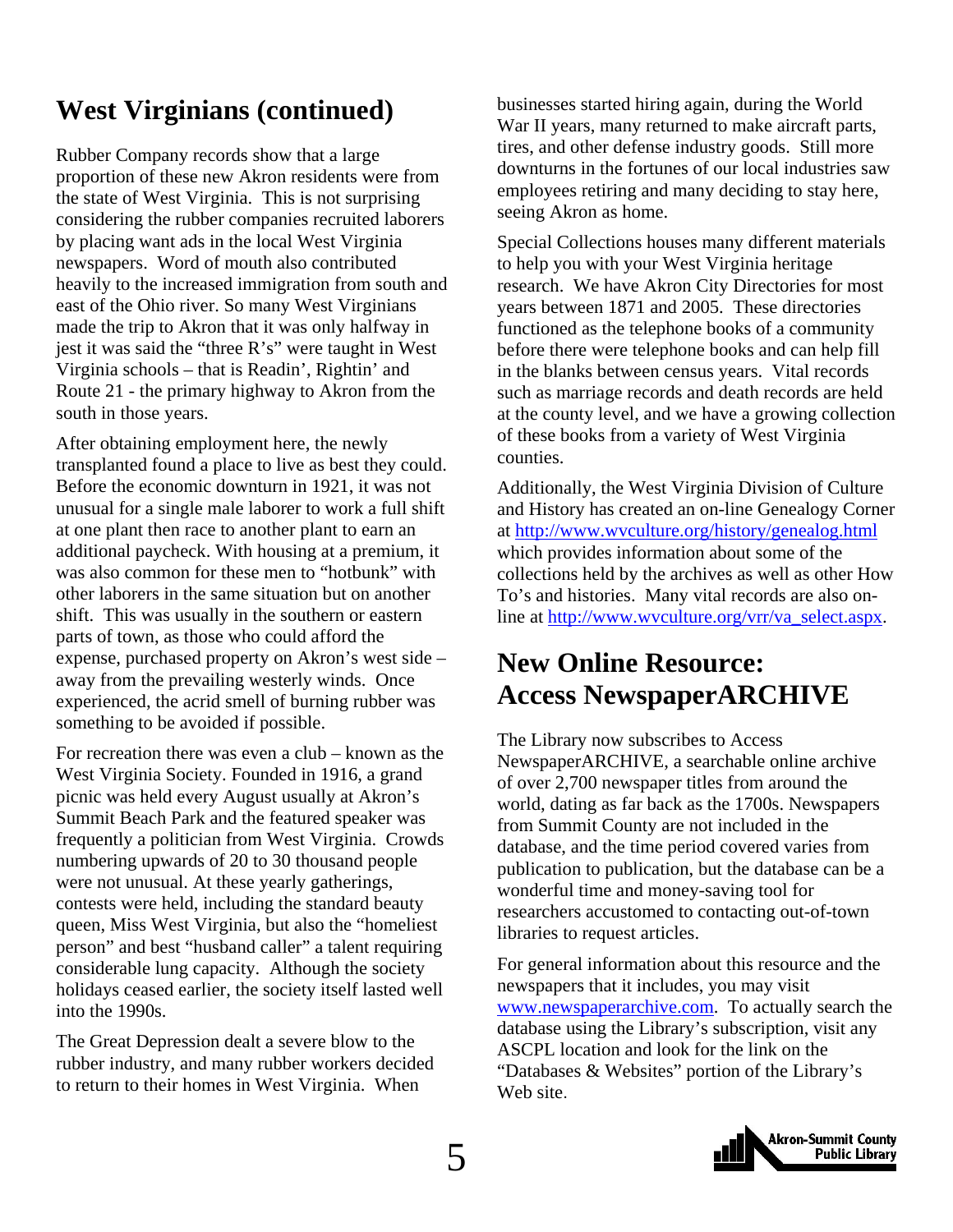# <span id="page-5-0"></span>**On Exhibit**

In honor of the rich multicultural heritage of Akron's own Howard St., the Special Collections Division, in cooperation with Cascade Locks Park Association, will present a display on the second floor in front of the Popular Culture Division. This special exhibit will show images from the heyday of Howard St., when it was alive with jazz and businesses were flourishing in this neighborhood. You can catch this exhibit July through August, along with a complementary display by the Audio-Visual Services Division about the history of jazz. All this is in celebration of the annual event hosted by the Cascade Locks Park Association known as Hot Jazz on Howard St. which takes place on Saturday August  $18<sup>th</sup>$  at the Interbelt Nite Club. To see details, visit

[http://www.cascadelocks.org/events.htm.](http://www.cascadelocks.org/events.htm)

During July and August, the City of Akron will host a series of dance performances throughout Akron. Featuring regional dance companies, these performances will highlight the work of former Ohio Ballet Artistic Director Heinz Poll. In conjunction with this festival, Special Collections will offer an exhibit, *Heinz Poll: a Tribute – Photographs from the Ott Gangl Collection.* This exhibit, featuring photographs from the Ott Gangl Collection, may be seen at the Main Library on the second floor in the Garden Trio Corridor. For more information about the dance festival, visit the City's website: [www.ci.akron.oh.us.](http://www.ci.akron.oh.us/)

# *The Reporter* **on Microfilm**

Special Collections now has most issues of *The Reporter* newspaper on microfilm, from its first issue on October 11, 1969 through 1999 and from 2003-2004. Youngstown lawyer William Ellis, Sr. founded *The Reporter* to fill the void left after local African American newspapers the *Informer* and the *Akronite* ceased publication in 1960 and 1967, respectively. This weekly newspaper, now under the direction of William Jr., continues to report news, events, and issues of particular relevance to African Americans across northeastern Ohio.

# **SLO Genealogy Collection Now at Columbus Metro Library**

*By Cheri Goldner, Librarian* 

The genealogy collection of the State Library of Ohio (SLO) was recently moved to the Columbus Metropolitan Library (CML) and is now on the shelves and ready for use.

The Genealogy, History & Travel Division at CML's Main Library was chosen as the collection's new home because of its hours of operation, ability to provide open access to the collection, and commitment to providing excellent customer service. The 30,000-volume collection includes census and county records, cemetery books, military rosters, how-to books, and family rosters.

As part of the agreement, CML will expand its genealogical services to embrace the concept of "Ohio, the Gateway to the West," focusing on Ohio not only as a state in itself, but also as the migratory route between the eastern and southern states and the American west in the early 19th century. This concept includes Maine, New Hampshire, Vermont, Massachusetts, Rhode Island, Connecticut, New York, New Jersey, Pennsylvania, Delaware, Maryland, District of Columbia, Virginia, West Virginia, Kentucky, Tennessee and North Carolina.

In addition, SLO and CML have agreed to partner in offering classes for the general public, cataloging the collection, digitizing and preserving items in the collection, and assisting genealogical organizations with outreach.

CML's Main Library is open Monday—Thursday from 9-9, Friday and Saturday from 9-6, and Sunday from 1-5. For more information, contact the library at 614.645.2ASK or visit their Web site at: [http://www.columbuslibrary.org](http://www.columbuslibrary.org/) .

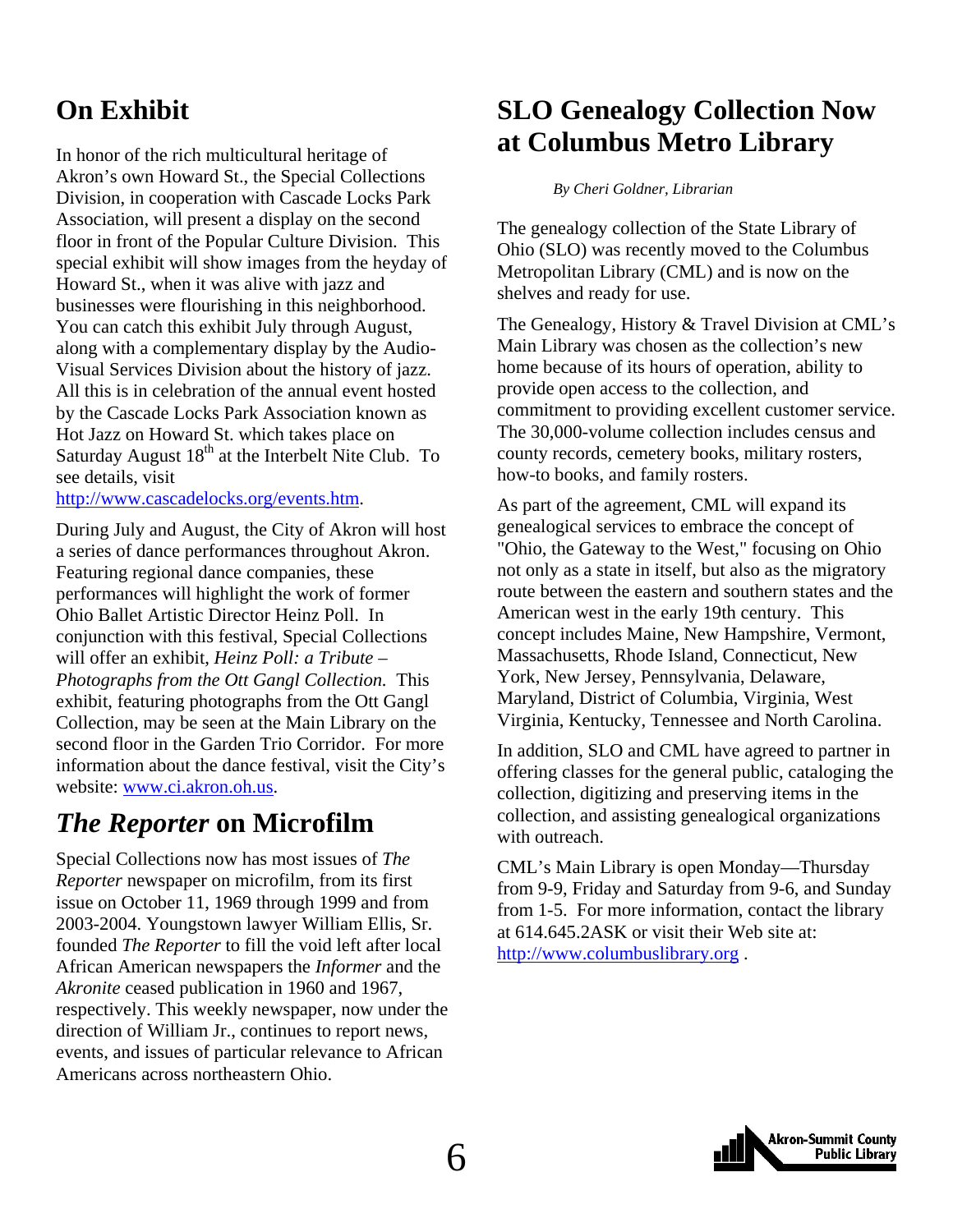# <span id="page-6-0"></span>**Gifts from the Summit County Chapter of OGS**

*By Judy James, Division Manager* 

The April meeting of the Summit County Ohio Genealogical Society Chapter was a special one. Charter members Violet Barden, Ima Gene Boyd, and Elizabeth Manuel were honored for their many years of service, and current Publications Chair, Lois Noirot, was recognized for outstanding service to the Chapter. Lois was presented with a collection of letters of appreciation and a framed proclamation from Mayor Plusquellic designating April 21, 2007 as "Lois Noirot Day."

For Special Collections, the meeting was like Christmas in April! The Chapter presented the Library with several items including:

Records of the Summit County Chapter of OGS: the collection includes the Chapter's charter, meeting minutes, photographs, member lists, and other historical materials. These materials were maintained for many years by Chapter historian, Ima Gene Boyd.

Microfilmed records:

Stark County Birth records, 1867-1908 Stark County Death records, 1867-1908 Portage County Birth & Death records, 1867-1908 Portage County Marriage records, 1808-1917

OmniPage 15 Software for our collaborative project with the Chapter to digitize Summit County cemetery records.

A copy of the Chapter's new publication, *Saint Vincent Cemetery Records*.

*Civil War Roll Call*, a handsome binder of materials commemorating the Chapter's Civil War program at Glendale Cemetery last year, as well as genealogical information about the Civil War ancestors of Chapter members.

We are extremely grateful to the Summit County Chapter of the Ohio Genealogical Society for these most generous gifts and for their continued support of Special Collections.

# **2007 Akron History Trails – Get Your Passport**

*By Cheri Goldner, Librarian* 

The City of Akron and the partners of the Lock 3 Akron History Museum have teamed up to bring the Akron History Trails Project back this summer. While last year's program focused on 1931 and the 75th anniversary of notable buildings constructed that year, the 2007 project concentrates on the city's downtown historic monuments and markers.

An Akron History Trails booklet featuring city monuments and markers, themed history trails, and historic buildings and institutions will be available at participating institutions. Participants may then visit the sites and either have their passports stamped or, for sites that are not staffed, answer a question or complete a task in order to mark their visit.

The program is expected to kick off on July 2 at 10:30 a.m. with the dedication of the Ohio Historic Marker at the Glendale Steps. Built by the Federal Works Progress Administration over a two-year period from 1936-1937, the Glendale Steps survive as a monument to the work of stone craftsmen during the Great Depression. Spanning a 200-foot slope, the steps enable residents to descend from South Walnut Street to a city park along Glendale Avenue. The cost of the 242 sandstone steps was \$22,000. Budget restraints of the time prevented the City of Akron from completing planned improvements to the park.

Details of this year's Akron History Trails Project are still being finalized. For more information about the project and other summer events in Akron, visit the City of Akron's website at http://www.ci.akron.oh.us/.

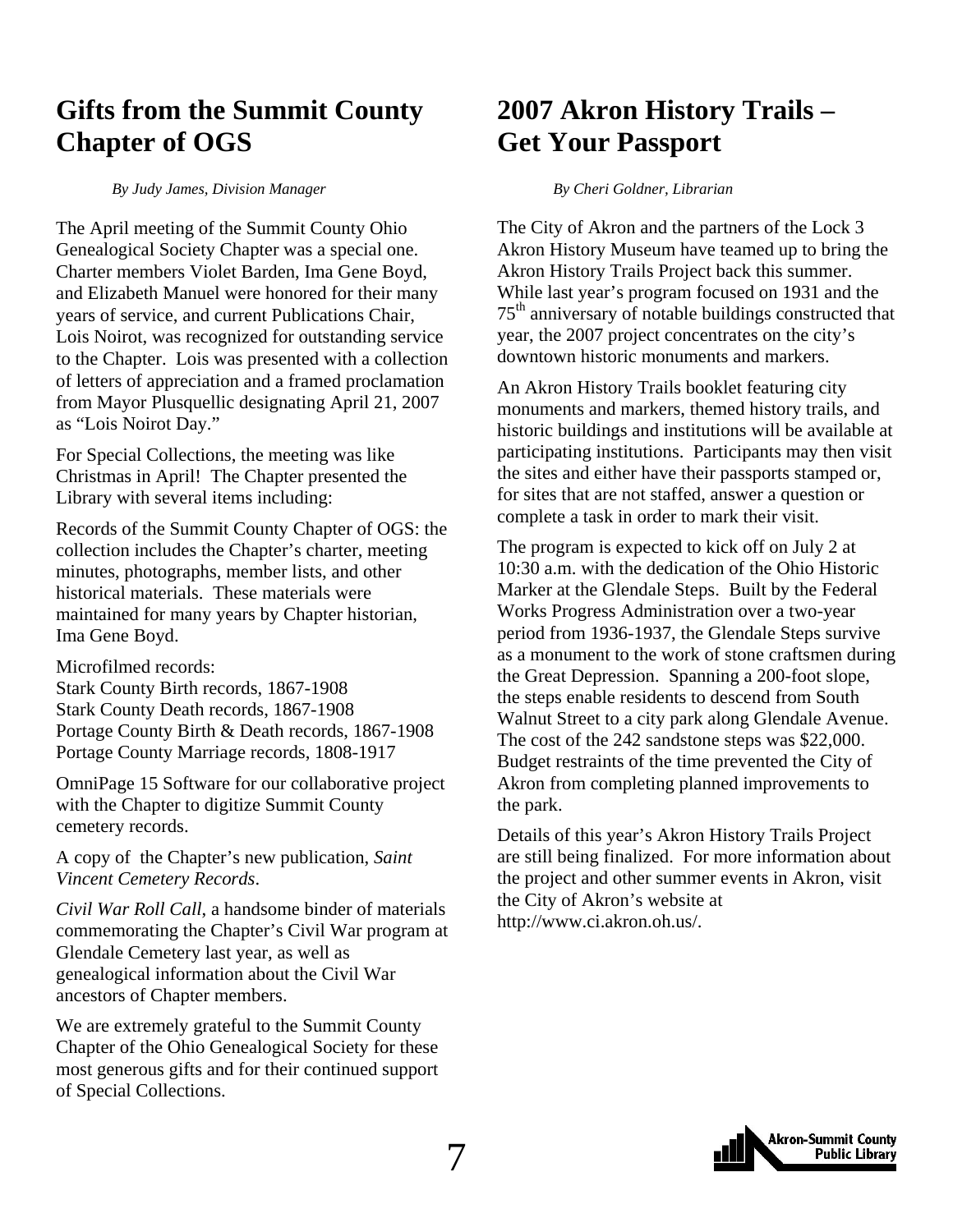# <span id="page-7-0"></span>**StoryCorps® Comes to Cleveland**

*By Cheri Goldner, Librarian* 

StoryCorps, the national oral history project in which participants interview one another, and 90.3 FM WCPN station are bringing a StoryCorps MobileBooth to the Rock and Roll Hall of Fame and Museum in Cleveland August 2–Aug 25, 2007. Reservations for one-hour interview sessions will be accepted starting July 19 at 10 am. For the first two weeks and starting on August 3 at 10 am. for the remainder of the stop. You can make a reservation by calling the StoryCorps reservation line at 800.850.4406 or visiting the StoryCorps web site at <http://www.storycorps.net/>(Click on "Participate" and then on "Record an Interview"). A donation of at least \$10 is suggested (each interview costs StoryCorps \$250 to produce), but no one will be turned away.

The StoryCorps project started in 2003 and aims to instruct and inspire people to record one another's stories in sound. Modeled after a project of the Works Progress Administration (WPA) that recorded oral history interviews with everyday Americans across the country during the 1930s, StoryCorps hopes to expand upon this work and become a WPA for the 21st Century. To do this, it operates several soundproof recording studios, called StoryBooths, across the country. Currently, there are two StoryBooths in New York City, an Outpost in Milwaukee, Wisconsin, and two MobileBooths--air stream trailers that serve as traveling recording studios.

In StoryCorps interviews, participants interview one another in pairs with the help of a trained facilitator in a StoryBooth. The facilitator helps participants decide which questions to ask and handles all the technical aspects of the recording. At the end of the hour-long session, participants receive a copy of their interview on CD. With participants' permission, another copy will be added to the StoryCorps Archive in the American Folklife Center at the Library of Congress, where it will be

accessible for generations to come. Excerpts from selected StoryCorps interviews are broadcast on National Public Radio's *Morning Edition* program on Friday mornings.

The StoryCorps visit to Cleveland is a wonderful opportunity for northeast Ohio residents to sit down with a friend, neighbor, or family member and ask him or her questions that you've always wanted to ask. The experience will not only leave the two of you feeling closer and understanding each other better, it will also provide you with a recording that you can listen to later and help provide a lasting record of life in northeast Ohio.

# **Online Records Update**

Transcriptions are now available online for Springfield Township, Summit County cemeteries. Cemeteries included are: Edwin Shaw Sanitarium (a.k.a. Springfield Sanitarium), Ellet Memorial (a.k.a. Memorial Park or Springfield Presbyterian), Maple Hill (a.k.a. Brethren Cemetery), Memory Lane, Millheim Church, Mogadore (a.k.a. Greenwood), and Springfield Township (a.k.a. Tisen Cemetery or Keiser). Produced by Michael Elliott, you can access these records from our website at [http://www.akronlibrary.org/internetresources/sc/fin](http://www.akronlibrary.org/internetresources/sc/finding/SpringfieldCemeteries.pdf) [ding/SpringfieldCemeteries.pdf](http://www.akronlibrary.org/internetresources/sc/finding/SpringfieldCemeteries.pdf).

# **Local History Events**

### **Tallmadge Bicentennial Celebration**

Tallmadge Bicentennial Committee *June 23-24* 

Join us on the circle Saturday evening at 6:30 pm for musical entertainment, an illuminated night parade, and fireworks. On Sunday, Family Day begins at noon with car, quilt, and dog shows, as well as marble lessons, and other contests. Refreshments will be available and the Old Town Hall. The Schenkenberger house and Historic Church will be open. For more information, call Tallmadge City Hall at 330.633.0857.

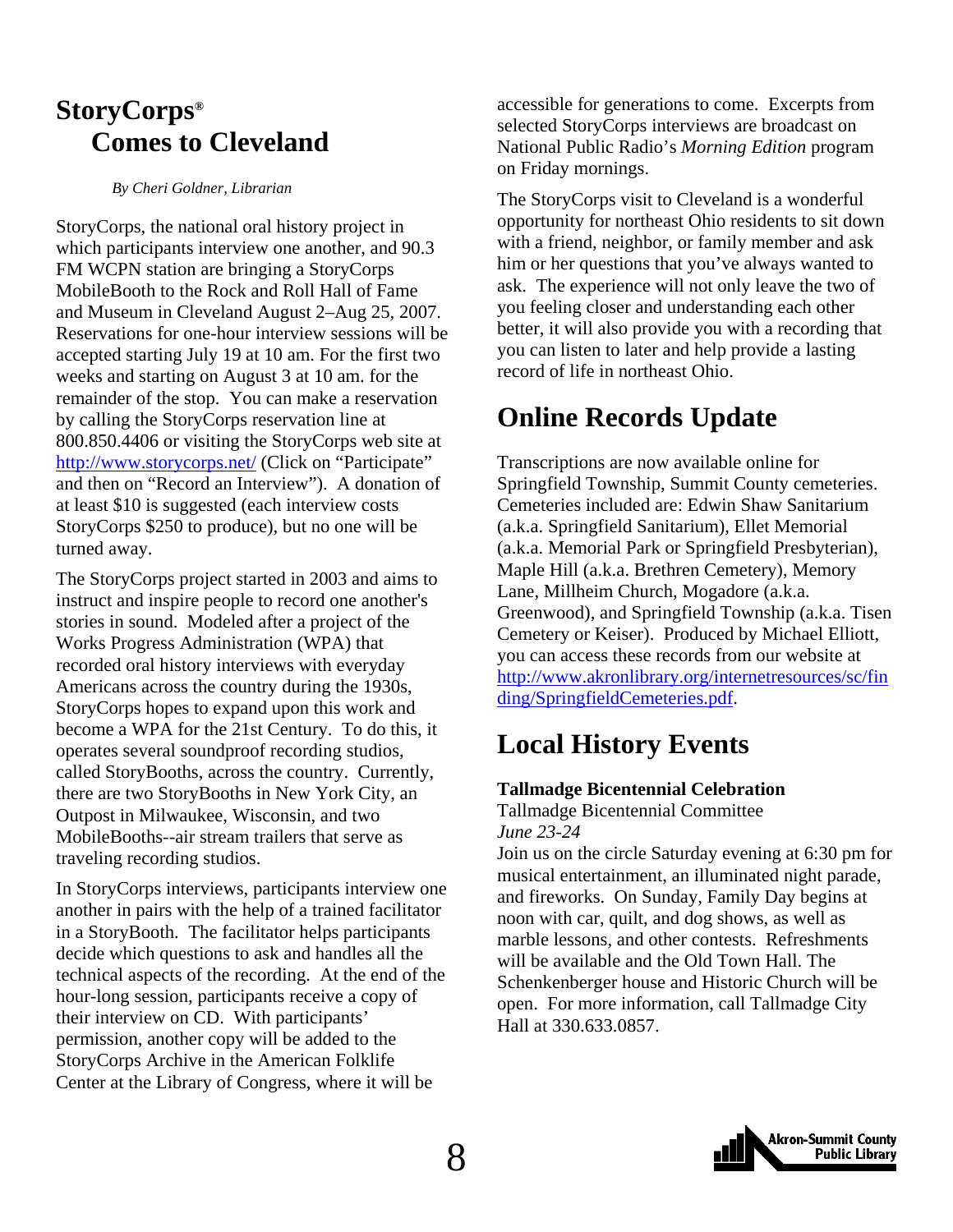#### <span id="page-8-0"></span>**Olde Canal Days Festival**

#### *July 12-14*

Visit the historic business district of Canal Fulton during this festival promoting the rich history of the Ohio & Erie Canal and the City of Canal Fulton. Live entertainment is scheduled for the whole weekend. Thursday - Olde Canal Days Jr. Queen Pageant. Friday - Firemen's Parade - 7 pm; Sr. Queen Pageant; Sat - Grande Parade 11 am. Hours: Thurs - 5-11 pm; Fri - 5-11 pm; Sat - 11 ammidnight. For more information, call 330.854.9095 or visit [www.cityofcanalfulton.org](http://www.cityofcanalfulton.org/) or [www.discovercanalfulton.com](http://www.discovercanalfulton.com/) .

#### **Italian American Festival**

#### *July 13-15*

Held in the Riverfront Center District of Cuyahoga Falls, this festival is a great time for the entire family. Hours:  $Fri - 5$  pm.-midnight;  $Sat - Noon$ midnight; Sun – 1-7 pm. For more information, please call 330.699.9911.

#### **Irish Cultural Festival,**

#### *July 20-22*

Held on the Berea Fairgrounds on Bagley Road, Cleveland's Irish Cultural Festival is a non-profit, annual civic event, benefiting local and national charities. Enjoy Irish bands, step dancers, plays, food, children's activities and Irish historical exhibits. Hours: Fri - 4 pm-midnight; Sat - 1 pm. midnight; Sun mass - 11:30 am; festival - 1-11 pm. Admission charged. For more information, visit [www.clevelandirish.org](http://www.clevelandirish.org/)

#### **Celebration of Preservation**

Cleveland Restoration Society

#### *Wednesday, July 25, 5:30 pm*

Come celebrate historic preservation in our region as we recognize outstanding preservation projects that are making positive changes in our communities. Join the Cleveland Restoration Society for the 2007 preservation awards ceremony and annual membership meeting at the historic Hanna Theatre, 2067 East 14th Street, Cleveland. Call the Society at 216.426.1000 or send an email to Pam Petrowski at

[ppetrowski@clevelandrestoration.org](mailto:ppetrowski@clevelandrestoration.org) for more information.

### **FinnFest USA 2007**

#### *July 26-28*

The Ashtabula Harbor area came to be called "Finn Town." It was here that Finnish immigrants did their part along with a growing multi-national community to make Ashtabula the major center for Finnish-American cultural activity. Enjoy a heritage celebration that includes museums, tours, covered bridges, vendors, entertainment and much more. For more information, visit [www.finnfestusa2007.com](http://www.finnfestusa2007.com/) 

#### **Hot Jazz on Howard Street**

Cascade Locks Parks Association *Saturday, August 18, 5:30-10:30 pm*  Step back in time with us, to Akron's Jazz heyday. Picture yourself on a sultry summer evening in August of 1940, dressed to the nines, walking into one of Akron's hottest jazz clubs, the Interbelt Nite Club (The Old Ritz Theater). The hum of conversation, the smell of food, the sound of the musicians tuning up… It all makes for one of the best evenings to be had in Akron in 2007! Call 330.374.5625 for more information.

# **Genealogy Events**

### **Finding Your Family in the Census**

ASCPL-Special Collections *Tuesday, June 19, 6:30-8 pm* 

U.S. Census records are rich sources of genealogical information. Join us to learn more about using them effectively. Sessions are held in computer lab 1 in the main library and attendees should have basic computer skills. The class is free and open to the public. To register, contact Special Collections at 330.643.9030 or [speccollections@akronlibrary.org](mailto:speccollections@akronlibrary.org).

#### **2007 Summer Genealogy Workshop**

Ohio Genealogical Society *June 24-29* 

The Ohio Genealogical Society' Summer Workshop will be held in Mansfield at The Society's library. This year the workshop will feature nationally known speakers who will cover many topics of interest to Ohio and other researchers such as cemeteries, land records, church records, vital records, internet update, immigration, and military

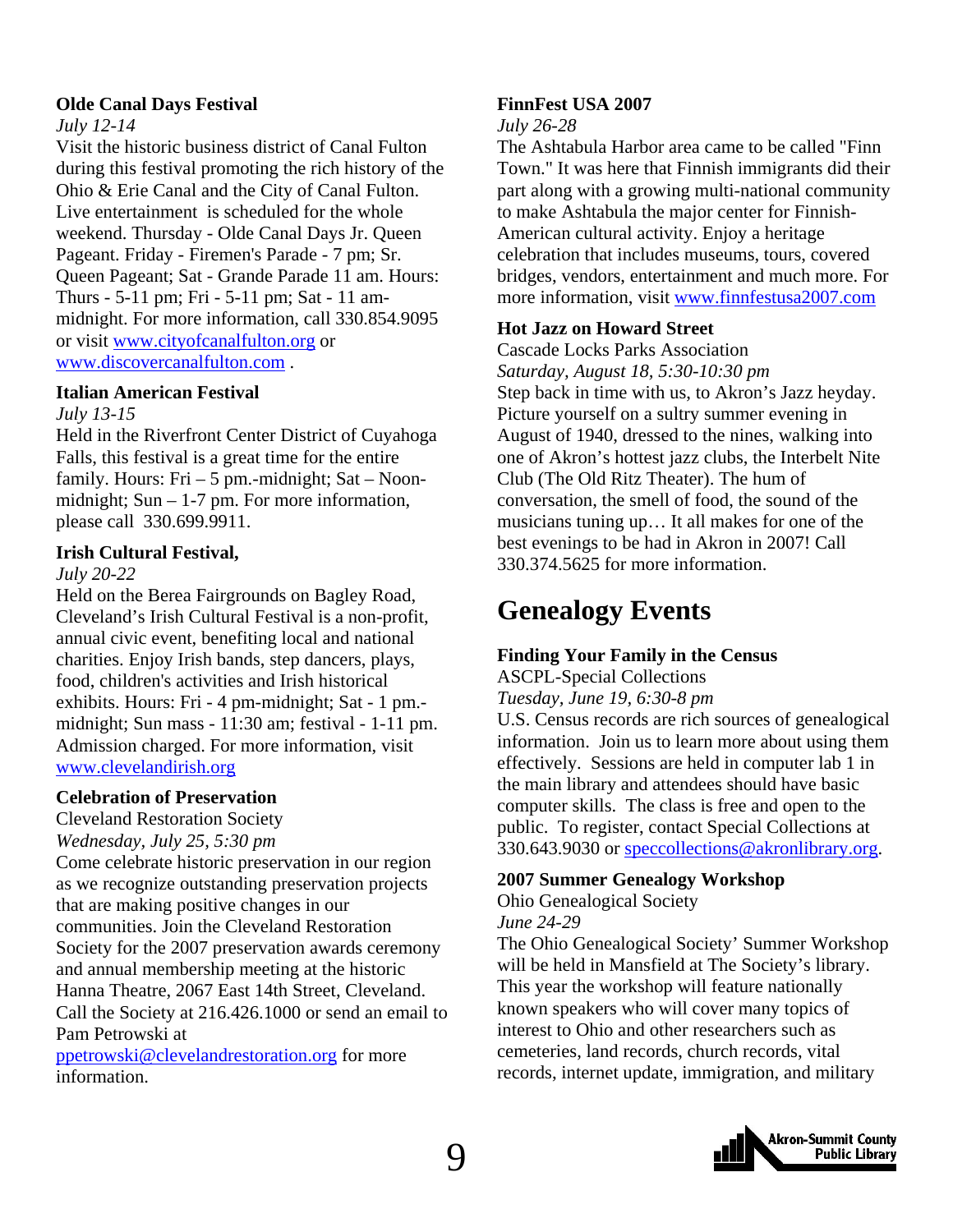records. Presentations will also cover Pennsylvania, Virginia, New England, and German, Italian, and Scots-Irish research. For more information or to register, please see

<http://ogs.org/2007workshop.php>.

#### **Research Trip to the Ohio Historical Society**

African American Genealogical Society *Saturday, June 30, 6 am – 10 pm*  The society is sponsoring a one-day research trip to the Ohio Historical Society. The cost of the trip is \$45 and the bus leaves from Whitney Young Middle School in Cleveland. For more information, please contact Alfreda Barnes at 330.467.3672 or [ganiebarnes@sbcglobal.net](mailto:ganiebarnes@sbcglobal.net).

#### **Getting Started in Family History**

ASCPL-Special Collections *Sunday, July 1, 2-3:30 pm*  This orientation session for new family historians includes an overview of the genealogical sources available at the Akron-Summit County Public Library, suggestions for getting started, and tips for organizing your research. The class meets in the Special Collections Division of Main Library and is free and open to the public. Contact Special Collections to sign up at 330.643.9030 or [speccollections@akronlibrary.org.](mailto:speccollections@akronlibrary.org)

#### **Finding Your Family in the Census**

ASCPL-Special Collections *Saturday, July 21, 10-11:30 am*  U.S. Census records are rich sources of genealogical information. Join us to learn more about using them effectively. Sessions are held in computer lab 2 in the main library and attendees should have basic computer skills. The class is free and open to the public. To register, contact Special Collections at 330.643.9030 or [speccollections@akronlibrary.org.](mailto:speccollections@akronlibrary.org)

#### **Can't Find that Missing Grave?**

Summit County OGS *Saturday, July 28, 1:00 pm* 

Join us at the East Akron Cemetery, 1135 East Market Street, Akron, Ohio to learn about Dowsing. Sherri Brake-Recco, a member of the American Society of Dowsers, with 12 years of experienced as a "grave dowser", will bring 30 dowsing rods and

teach us how to find an unmarked gravesite. Everyone will get a chance to try this technique. She will also tell us about gravestone symbolism. Later, we'll enjoy an old fashioned "Ice Cream Social" with pies! Don't forget your lawn chair.

### **Getting Started in Family History**

ASCPL-Special Collections *Sunday, August 5, 2-3:30 pm*  This orientation session for new family historians includes an overview of the genealogical sources available at the Akron-Summit County Public Library, suggestions for getting started, and tips for organizing your research. The class meets in the Special Collections Division of Main Library and is free and open to the public. Contact Special Collections to register at 330.643.9030 or [speccollections@akronlibrary.org](mailto:speccollections@akronlibrary.org).

#### **Federation of Genealogical Societies' 2007 Conference**

Allen County Public Library *August 15-18* 

Join us at the Grand Wayne Convention Center in Fort Wayne, IN for informative presentations and workshops. There will be a large hall of exhibitors, a computer lab, and extended hours at the Genealogy Center. For more information, please see <http://www.fgsconference.org/index.php>.

#### **Finding Your Family in the Census**

ASCPL-Special Collections *Tuesday, August 21, 6:30-8 pm* 

U.S. Census records are rich sources of genealogical information. Join us to learn more about using them effectively. Sessions are held in computer lab 2 in the main library and attendees should have basic computer skills. The class is free and open to the public. To sign up, contact Special Collections at 330.643.9030 or [speccollections@akronlibrary.org](mailto:speccollections@akronlibrary.org).

### **Finding Your Family in the Census**

ASCPL-Special Collections

*Saturday, September 15, 10-11:30 am* 

U.S. Census records are rich sources of genealogical information. Join us to learn more about using them effectively. Sessions are held in computer lab 2 in the main library and attendees should have basic computer skills. The class is free and open to the

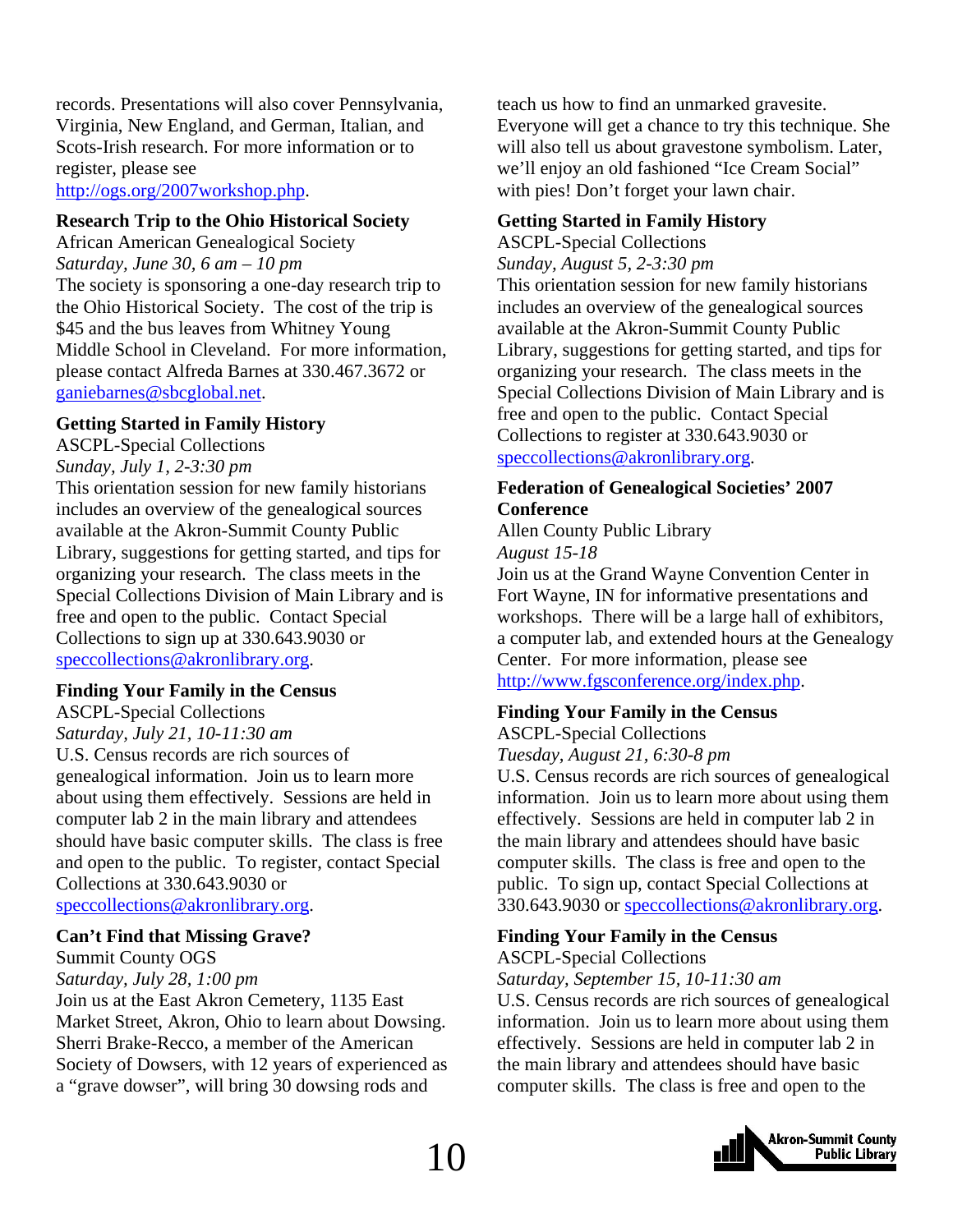<span id="page-10-0"></span>public. To sign up, contact Special Collections at 330.643.9030 or [speccollections@akronlibrary.org.](mailto:speccollections@akronlibrary.org)

# **We would like to thank the following for their generous donations:**

A special thanks to the Family History Center Library in Tallmadge for donating a large collection of microfilm including The *Ravenna Republican* and predecessor newspapers for 1886-1920, the *Garrettsville Journal,* 1879-1894, *Kent Courier,* 1889-1904, Portage County Probate and Common Pleas records, 1821-1884, and Portage County census records.

Dorothy Allen for materials pertaining to the African American community in Akron.

Robert Berrodin for miscellaneous photographs of Akron, and the Berrodin, Gayer, Roth, Dettling, Farnbach, and Huber families of Akron.

Christ Child Society of Akron for *The First Fifty Years: the History of the Christ Child Society of Akron, 1957-2007*

Michael Cohill for *McClure's Magazine,* July 1917

Roy Crawford for *The Heaton Families II: Volume one and two* by Dean Heaton

Daughters of the American Revolution, Akron Chapter for a donation to purchase *American Maritime Prisoners in the Revolutionary War* by Francis Cogliano as a memorial for deceased members, Marion Hoffman, Ruth McPhetridge Nellie Smith, and Robin Testa-Volpe.

Delta Kappa Gamma - Phi Chapter for historical materials pertaining to the Phi Chapter of the Delta Kappa Gamma Society in Akron.

Rev. Roderic Dibbert for materials pertaining to the DeKoven Foundation of Ohio.

Kevin Fleming for thirty-one genealogy books on West Virginia.

Mary Near Frashuer and Howland Davis II for genealogical materials compiled and prepared by Mrs. Frashuer and forty-five genealogical books.

Bruce Gifford for N.O.T. & L. bus token.

Judi and Karen Gondor for photograph of Samuel T. Daley and his Saxophone Band.

Edward Irvine for *1940 Akron Negro Directory.*

Claudia Kammer for Springfield, Tallmadge, & University of Akron yearbooks.

Robert Louis Massard for *Epling/Eplin: Volume VI, Additional Descendents, 1787-2006.*

Bill Plant for photograph of the  $55<sup>th</sup>$  homecoming of Goodyear, 1953 and West High School newspapers, 1925-1928.

David Snyder for photographs of the High Level Bridge, Akron Centennial parade, Ku Klux Klan, and video: *Youth vs. the Underworld..*

# **New to the Collection**

# **Alabama**

Alabama 1860 agricultural & manufacturing census Dead towns of Alabama Map of the states of Alabama and Georgia Old St. Stephen's Land Office records & American state papers, public lands, Vol. I: 1768-1888 Within the bend: stories of Wilcox County

### **Delaware**

Delaware marriages and deaths from the Delaware Gazette

### **Georgia**

Cobb County, index to white marriages, 1865-1837 and index to colored marriages, 1865-1966

Georgia black book: morbid, macabre & sometimes disgusting records of genealogical value

Gwinnett County, 1890 tax digest with land lots: substitute for lost 1890 Federal census

Gwinnett County, Book B, marriage licenses of free persons of color, 1866-1884

History of Chattahoochee County, Georgia

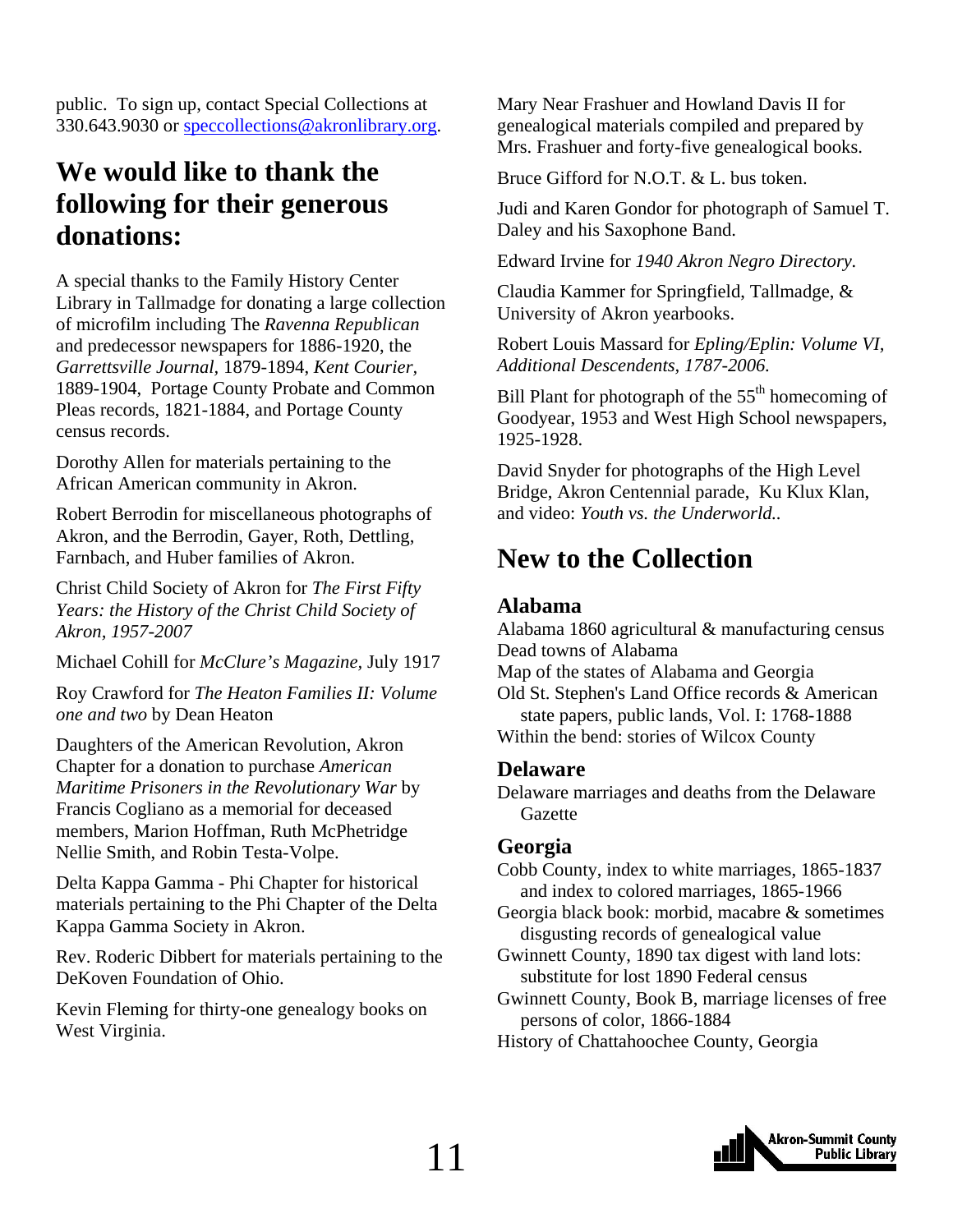## **Kentucky**

Campbell County, Kentucky history & biographies Kenton County, Kentucky biographies

### **Maryland**

Genealogical abstracts from The Brunswick Herald: 4 Jan. 1895 to 30 Dec. 1898 Inhabitants of Kent County, Maryland: 1637-1787 Revolutionary patriots of Frederick Co. 1775-1883 Revolutionary patriots of Prince George's Co. 1775-1783 Revolutionary patriots of Washington Co. 1776-1783 Washington County, church records of the 18th century: 1768-1800 **New Hampshire**  Abstracts of the probate records of Rockingham County, NH: 1771-1799. 2 vols. Alton, vital records: 1890-1997 Births recorded in the town reports of Peterborough: 1887-1951 Gilmanton, vital records: 1887-2001 Marriages recorded in the town reports of Peterborough: 1887-1948 Moultonborough, New Hampshire vital records New Castle, vital records: 1891-1997 Ossipee, vital records: 1887-2001 Vital records of Durham: 1887-2002 Vital records of Effingham and Freedom: 1888-2001 Vital statistics of Chichester: 1742-1927 Vital records of Croydon, to 1900 Vital statistics of Epsom: 1727-1927 Vital records of Effingham & Freedom: 1888-2001 The vital records of Kingston: 1694-1994 Vital records of Wakefield: 1887-1998 Vital records of Warren: 1887-2005 **New York** 

Marriage and death notices from Schuyler Co. newspapers Marriage & death notices from Seneca Co. newspapers: 1817-1885 The old burying ground at Sag Harbor, Long Island, Tombstones of the Irish born: Cemetery of the Holy Cross, Flatbush, Brooklyn

## **North Carolina**

Against peace and dignity of the state: North Carolina laws regarding slaves, free persons of color and Indians

North Carolina General Assembly Sessions records: slaves and free persons of color, 1809-1789

### **Ohio**

Abstracts and extracts from Athens Co. newspapers, 1890: Part I, the Athens Herald & Athens Journal Abstracts of the Weekly Crisis Newspaper, East Liverpool Adams County vital records, Mar.1856-Mar. 1857 Akron-Canton football heritage Akron railroads Albany, Ohio: the first fifty years of a rural Midwestern community Along the Ohio River: Cincinnati to Louisville Artifacts of the coal age, Athens County region As time goes by: a pictorial journal of Athens, Ohio Ashtabula: people and places Ashtabula firefighting Athens County, Ohio, cemeteries Athens County, death records, vols. 4 and 7 Avon Baseball in Chillicothe Baseball in Columbus Baseball in Toledo Bern Township cemeteries, Athens County, Ohio Biographical index to the reprint of the Historical Atlas of Defiance County, Ohio 1876 Birth and death vital records: March 1856-March 1857, Adams County Blacks in Ohio: 7 portraits Boats of the Ohio Canal, 1839-1955: a listing of the registry of canal boats for the Ohio Canal... Brewing in Cleveland Brown County Brunswick Buckeye Lake The Buckeye Rovers in the gold rush: an edition of two diaries Butler County Cambridge Canaan Township cemeteries, Athens County, Ohio Caves and culture: 10,000 years of Ohio history

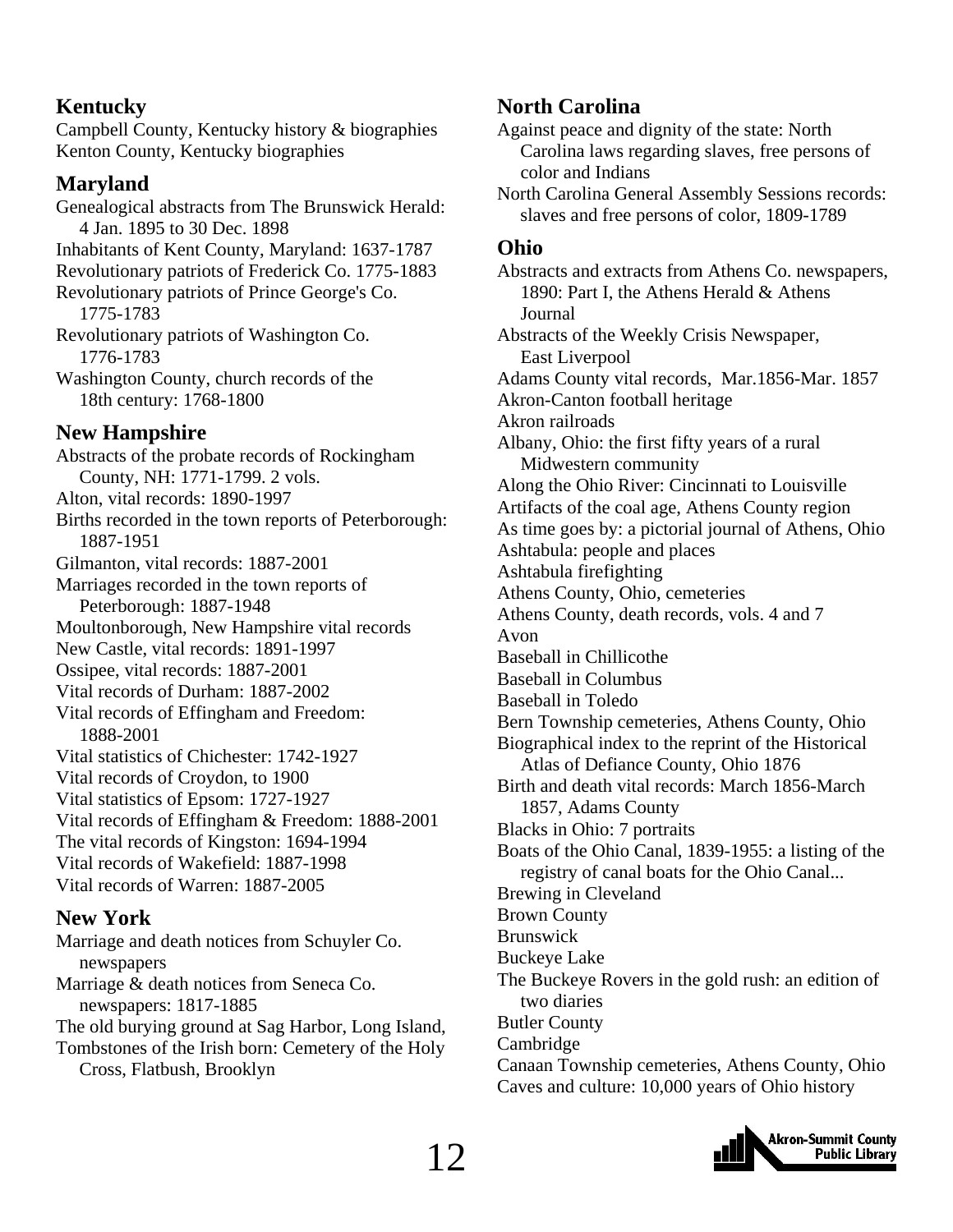### **Ohio (continued)**

Celebrating Akron's Black history Champaign County, Ohio. 1991 Champaign County, Ohio patent deeds located in the land deed indices Champaign Democrat: centennial edition The churches of Hancock County: past & present Cincinnati: from river city to highway metropolis Cincinnati: the World War II years Cincinnati's golden age Cleveland Heights Cleveland Indians: Cleveland Press years, 1920-82 Cleveland Metroparks Cleveland police Cleveland's Flats Cleveland's Playhouse Square College Hill Columbus: 1860-1910 & 1910-1970 Columbus: the story of a city Cottages and castles of Maumee Dayton Death records in Steubenville, Ohio newspapers: primarily in 1875-1879 Death records of Souers-Cardaras Funeral Home, Nelsonville, Ohio. 3 vols, 1906-1999 Death records of White Funeral Home, Coolville, Ohio: 1903-1987 Defiance County, Ohio, marriages: Small volume two, 1855-1885 Divorce records, 1805-1919, Athens County Domestic relations cases: minute book records & Supreme Court records of the Common Pleas courts of Champaign County, 1808-1939, Vol. 1 Early schools of Champaign County, Ohio Elyria in vintage postcards Enumerations of males in Defiance Co.: 1839-1895 Euclid Creek Faith and family: Saint Paul's Catholic Church, Athens, Ohio: the nineteenth century Fenn College First African American Police Chief in Akron, Ohio The Fleischmann Yeast family Forest Hill: the Rockefeller estate Four Mennonite cemeteries, Richland Township, Allen County, Ohio Franklin

### **Ohio (continued)**

German Cincinnati German Columbus Getting to know Athens County Greene County, Ohio: time capsule of 1901 Guide to genealogical resources in Cincinnati & Hamilton County, Ohio 5th ed. Guysville Methodist church records from the 19<sup>th</sup>  $\&$ early  $20<sup>th</sup>$  centuries Hamilton Hamilton County Church burial records, 1880-1889 Hamilton County's Green Township Hancock County, Ohio ancestral charts, vols. 3 & 4 Hancock County, cemetery inscriptions: Washington Township, v. 1: Knollcrest Cemetery, Memory Gardens Cemetery Historic Mill Creek Park Historical facts & trivia of Champaign County History of Coolville, Ohio, 1818-1968 Hold tight to the hames: episodes of life in Athens **County** Holmes County, Ohio naturalizations **Hubbard** Illustrated and historical atlas of Carroll Co. 1874 Index to Athens County Historical Society & Museum Bulletin: Volumes 1-5, 1979-1984; Volumes 1-6, 1984-1989 (2 books) Index to Cincinnati, Ohio death records, 1900-1902 Index to memorials of the citizens of Athens Co. Index to Portage Co. probate records...1813-1942 Index to the 1976 Defiance Co. history Index to the atlases of Athens Co.: 1875 and 1905 Index to wives' maiden names: 1850 Athens Co. census The Kiwanis story: a history of the Kiwanis Club of Athens, 1921-2003 Krill Cave: a stratified rockshelter in Summit Co. Little cities of black diamonds: urban development in the Hocking coal region, 1870-1900 Marietta Marion Marriage records of Hancock Co.: 1899 thru 1919 Marriages recorded in Hamilton Co.: 1870-1884; 1890-1894; 1895-1899 (separate volumes) Memories of early Andover

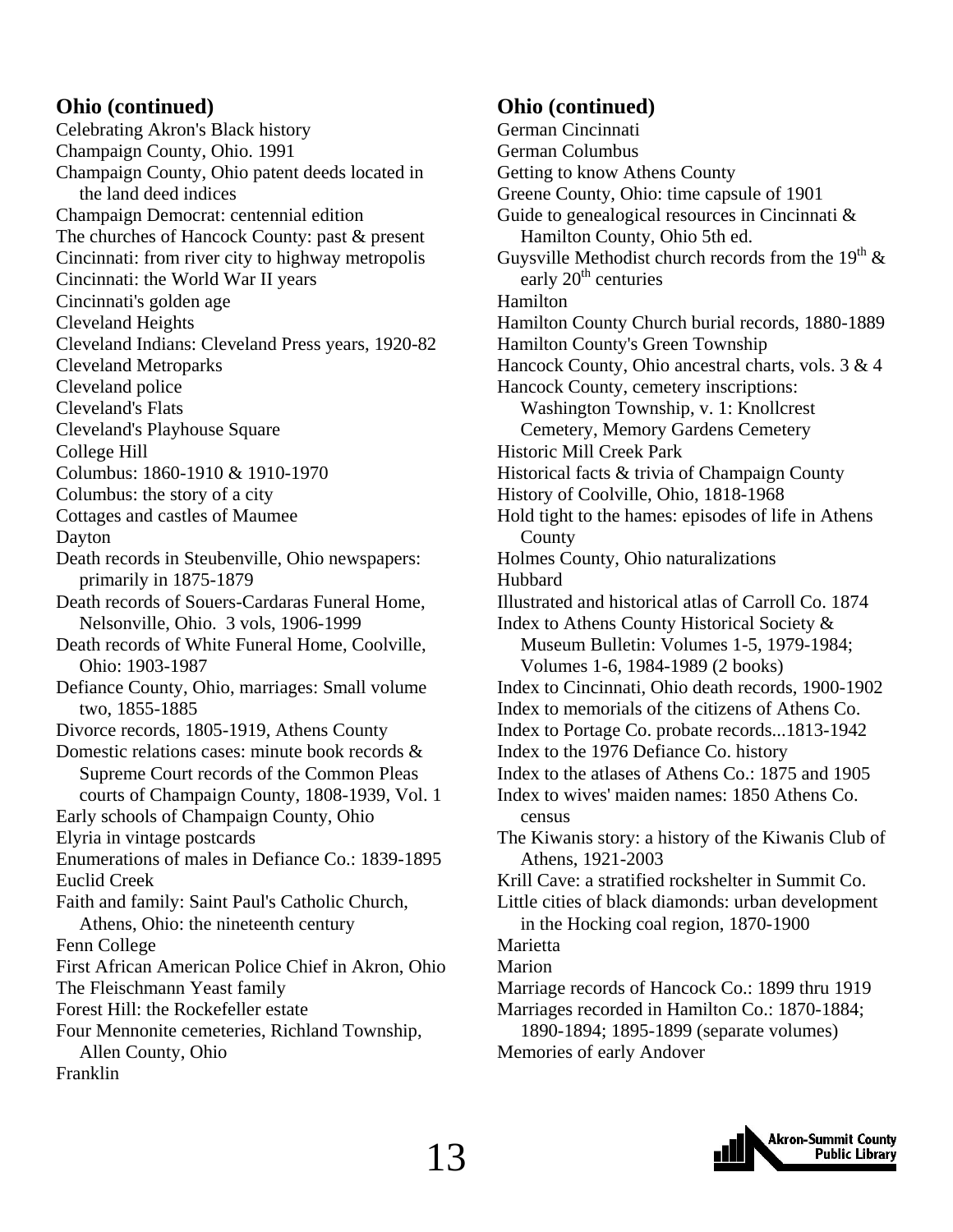### **Ohio (continued)**

Morgan's Raid sketches from the Waverly Watchman Mt. Calvary Cemetery, Athens, Ohio New Philadelphia in vintage postcards Northfield Park Ohio in historic postcards: self-portrait of a state Ohio's railway age in postcards Old Saint Mary's Church, Cincinnati, Ohio: a history of the first 160 years of Catholic faith Perrysburg historic architecture Pilgrims of hope: the people of the Catholic Diocese of Cleveland and Bishop Anthony M. Pilla reflect on 25 years together Plat map index to the reprint of the Historical Atlas of Defiance County, Ohio 1876 Port Clinton, the Peninsula and the Bass Islands Portage County, Ohio, cemeteries: every name index to volume 1: Franklin Twp., 1810-1990 Porter Funeral Home records, Volume I: 1903-1912 Riley Township, Putnam Co., cemeteries, vol. 15 Rome Township cemetery inscriptions, Athens Co. St. John the Baptist Catholic Church cemeteries Salem: a Quaker city history Shaker Heights Sharonville The South Park Village Site and the late prehistoric Whittlesey tradition of Northeast Ohio Sprinkled with coal dust: life and work in the Hocking coal region, 1870-1900 Stepping out in Cincinnati: Queen City entertainment, 1900-1960 Steubenville T.P. White and Sons Funeral Home index, Cincinnati, Ohio: 1935-1976 Toledo: a history in architecture, 1890-1914 Toledo: a history in architecture, 1914 to 2000 Toledo: the 19th century Toledo: the 20th century Van Wert County Vinton County, Ohio, records of Wrightsel Funeral Home, James N. Blower Funeral Home, Blower- Garrett Funeral home; McArthur, Ohio, 1944-93 West State Street Cemetery, Athens, Ohio

### **Ohio (continued)**

The Western Herald newspaper index, Steubenville, Jefferson County, Ohio, 1806 thru 1819 Willshire Herald newspaper extractions, 1905-1909 Wyoming Zanesville

### **Pennsylvania**

Bridgeport Cemetery Burials in Georgetown Cemetery Burials in Pine Grove Cemetery Camp Run area cemeteries A guide to burial sites & cemeteries of Erie Co. Immigration of Irish Quakers into PA, 1682-1750 Indiana County rural directory, 1940-1941 Till death do us part: marriages from Indiana Co. newspapers, 1880-1890 To serve well and faithfully: labor and indentured servants in Pennsylvania, 1682-1800 Walking among our ancestors: cemetery inscriptions of Clarion Co. Passengers and ships prior to 1684: Volume 1 **Rhode Island**

Baptisms of St. Joseph Catholic Church, Pascoag,: 1893-1991

Marriages of St. John the Evangelist Catholic Church, Slatersville, 1872-1976

Marriages of St. Joseph Catholic Church, Pascoag: 1893-1991

Register of seamen's protection certificates from the Providence Custom District, 1796-1870

### **South Carolina**

Marriage and death notices from Columbia, newspapers, 1838-1860 Spartanburg Co. will abstracts, 1787-1840 Spartanburg Co./District: deed abstracts, 1785-1827 Spartanburg District deed abstracts...1852-1860

### **Tennessee**

Blount County, TN marriages, 1795-1865 Blount County, TN tombstone records Blount County, TN will book No. 1, 1799-1858 Chickamauga Reservoir cemeteries Gravestone inscriptions from Shelby County, Tennessee, cemeteries. 3 vols. Hamilton County, TN marriage book, 1853-80

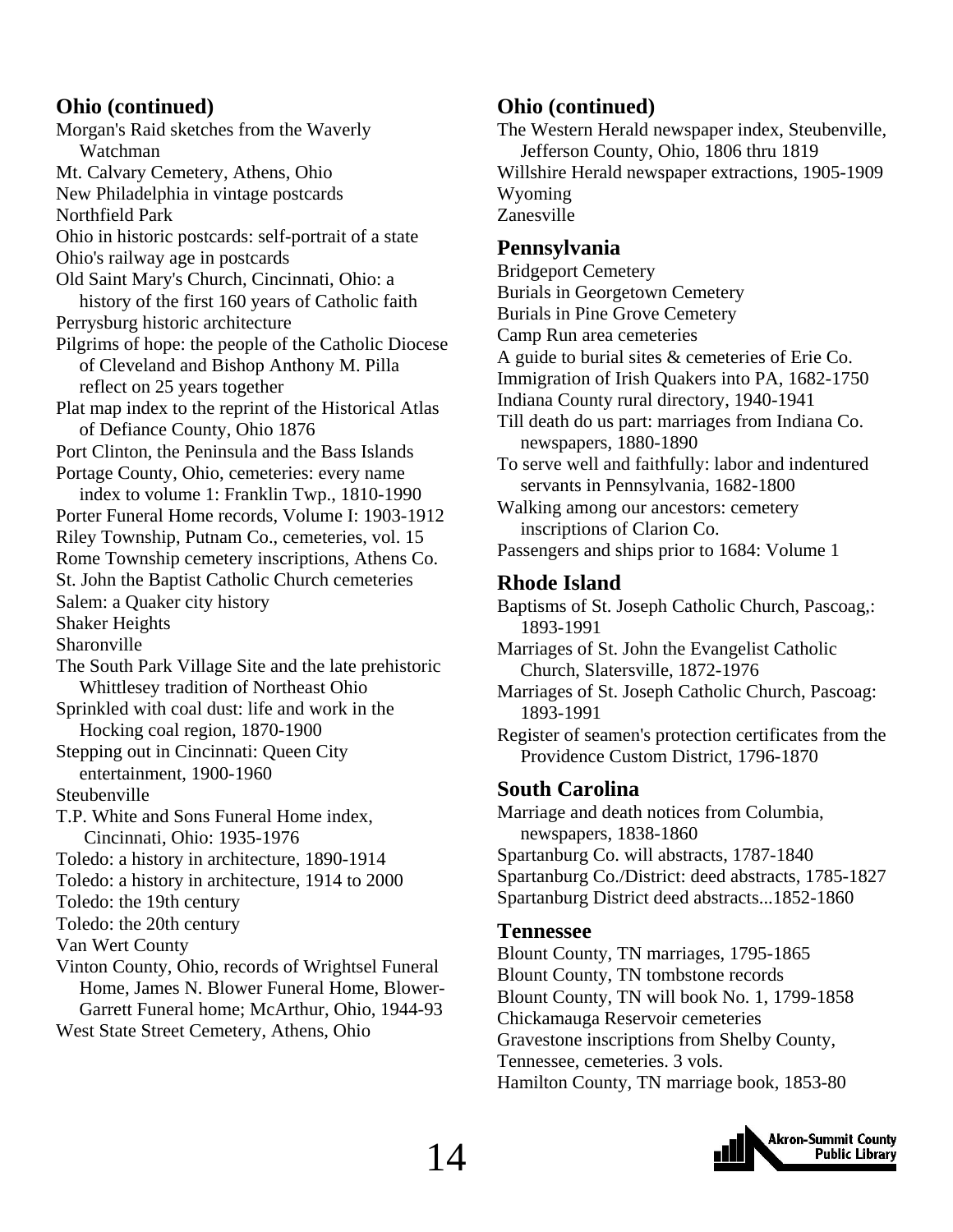### **Tennessee (continued)**

Hamilton County, TN will book No. 1, 1862-1892 A history of Tennessee: Knox County Knox County, TN estate book, vol. 1, 1792-1811 Marriages of Shelby County, TN, 1820-1858 Shelby County, TN, marriage records, 1819-50 Shelby County, newspaper abstracts through 1859 Sullivan County: history of Tennessee Sullivan County, TN deed book, 1795-1835 Sullivan County, unbound marriages, 1861-1870 Sullivan County, TN will book No. 1, 1830-1870 Rutherford County: history of Tennessee Tombstone records of Knox County, TN, vol. 1 Widows' dowers of Washington County, 1803-1899 Wills & inventories of Rutherford County, 1804-40

### **Vermont**

History of the town of Montpelier, 1781-1860 History of the town of Northfield: 1776-1876 centennial proceedings and historical incidents of the early settlers of Northfield, VT

### **Virginia**

Ashland Fredericksburg Fredericksburg and Spotsylvania Court House Stafford County Tazewell Tazewell County Washington County Winchester

# **West Virginia**

Brooke Cemetery Brooke Co. birth records, 1853-1897, 2 vols. Brooke Co. birth records, 1889-1905 Burials at Nessy Chapel Brooke Co. death records, 1853-1888 & 1889-1905 Brooke Co. marriage records, 1875-1905 Doddridge and Ritchie counties Foster/Reasner Funeral Home records Shadow Lawn Memory Gardens interments Short Creek Cemetery records Records of veterans buried in Brooke Co.

# **Military**

Combat actions in Korea

History of the Eightieth Division, A.E.F. in World War I: the Blue Ridge Division

Civil War roll call: Glendale Cemetery, Akron, OH

Finding your father's war: a practical guide to researching and understanding service in the World War II US Army

Iowa, Kansas and Nebraska Civil War veterans: a compilation of the death rolls of the Departments of Iowa, Kansas and Nebraska, Grand Army of the Republic, 1883-1948

Ninety-first Ohio Volunteer Infantry: with the Civil War letters of Lt. Col. Benjamin Franklin Coates and an annotated roster of the men of Co. C

Sons of the mountains: the Highland regiments in the French & Indian War, 1756-1767. 2 vols.

Volunteer soldiers in the Cherokee War, 1836-1839

# **United States**

- Becoming an accredited genealogist
- Finding Oprah's roots: finding your own

History of the Underground Railroad, American mysteries and Daughters of Jerusalem

Native American directory: vital records of Maine, Massachusetts, Rhode Island, Connecticut, New York and Wisconsin

The Melungeons: notes on the origin of a race

My Melungeon heritage: a story of life on Newman's Ridge

### **Canada**

A century of municipal history (Welland County), 1792-1841

### **Germany**

German immigrants in American church records, Volume I: Indiana Protestant

### **Family History**

Heaton families II

Published by the Special Collections Division of the Akron-Summit County Public Library Akron, Ohio Editor: Joanne O'Dell